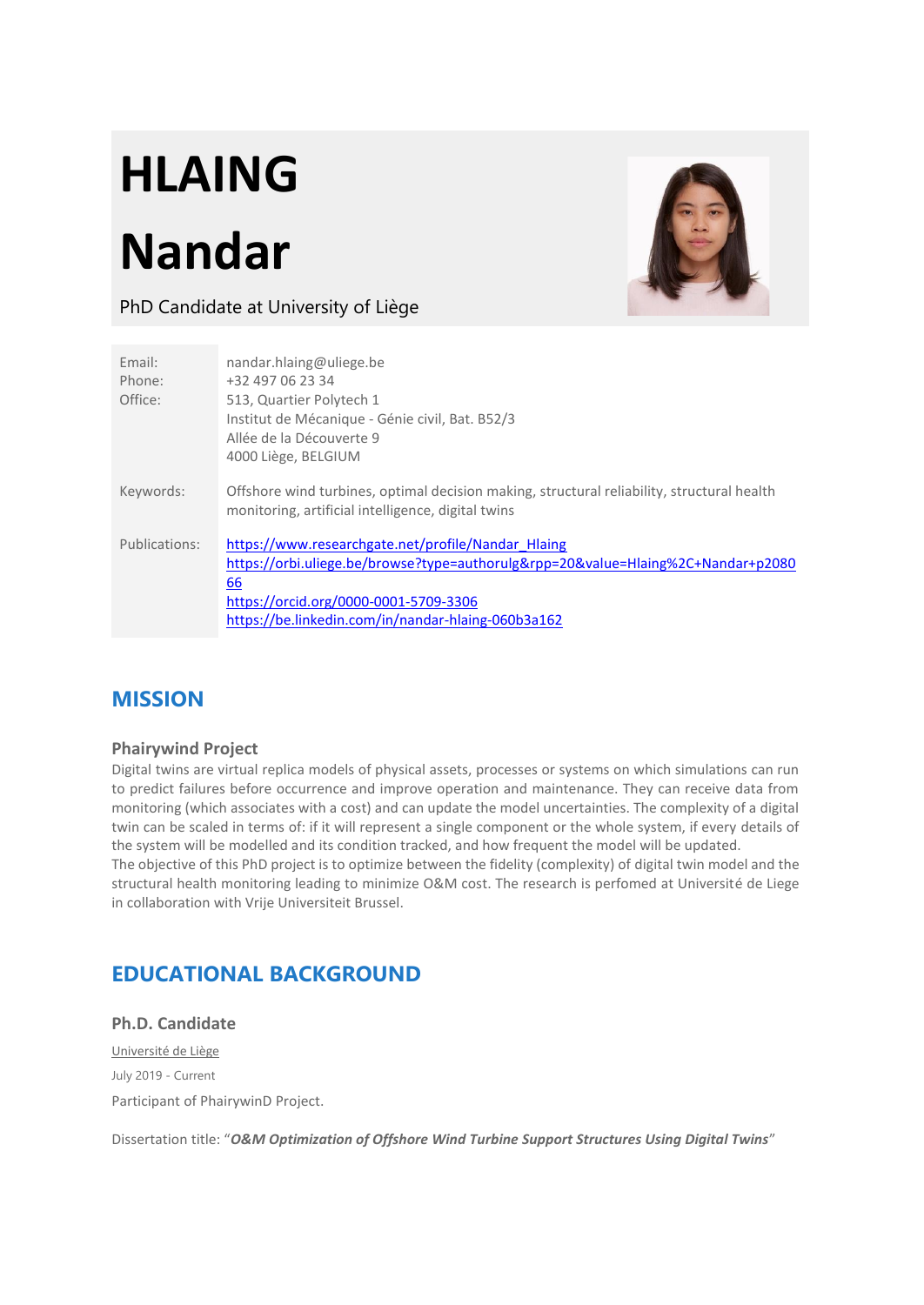#### **M.Sc. in Advanced Ship Design (EMship)**

Université de Liège & École Centrale de Nantes

October 2017 - February 2019

Joint Master Degree consisting in three stages:

- Master in Naval Architecture (Université de Liège)
- Master in Hydrodynamics, Energy and Propulsion (École Centrale de Nantes)
- Complementary Diploma in Ship and Offshore Structures (University of Rostock)

Thesis title: "Comparative Study of Requirements for High Speed Crafts"

#### **Bachelor of Engineering in Naval Architecture**

Myanmar Maritime University

December 2010 - November 2015

Thesis title: "*Study on Dredger*"

## **PUBLICATIONS**

#### **Conferences**

● Nandar Hlaing, Pablo G. Morato, Philippe Rigo, Peyman Amirafshari, Athanasios Kolios, Jannie S. Nielsen. "The Effect of Failure Criteria on Risk-based Inspection Planning of Offshore Wind Support Structures". *The Seventh International Symposium on Life-cycle Civil Engineering, IALCCE2020,*  Shanghai, China.

#### **Others**

● Master Thesis: "Comparative Study of Requirements for High Speed Crafts"

## **WORK EXPERIENCE**

#### **Research Intern**

DNVGL Maritime, Hamburg, Germany

July 2018 – November 2018 (5 months)

Hull Structure and Outfitting Department (EMShip master thesis "Comparative Study of Requirements for High Speed Crafts" was developed.)

#### **Weather Analyst**

Weathernews Inc. (Japan), Yangon Operation Centre, Myanmar October 2016 – May 2017 (8 months) Voyage Planning Department

#### **Teaching Assistant**

Myanmar Maritime University, Yangon, Myanmar December 2015 – November 2016 (11 months) Department of Naval Architecture and Ocean Engineering